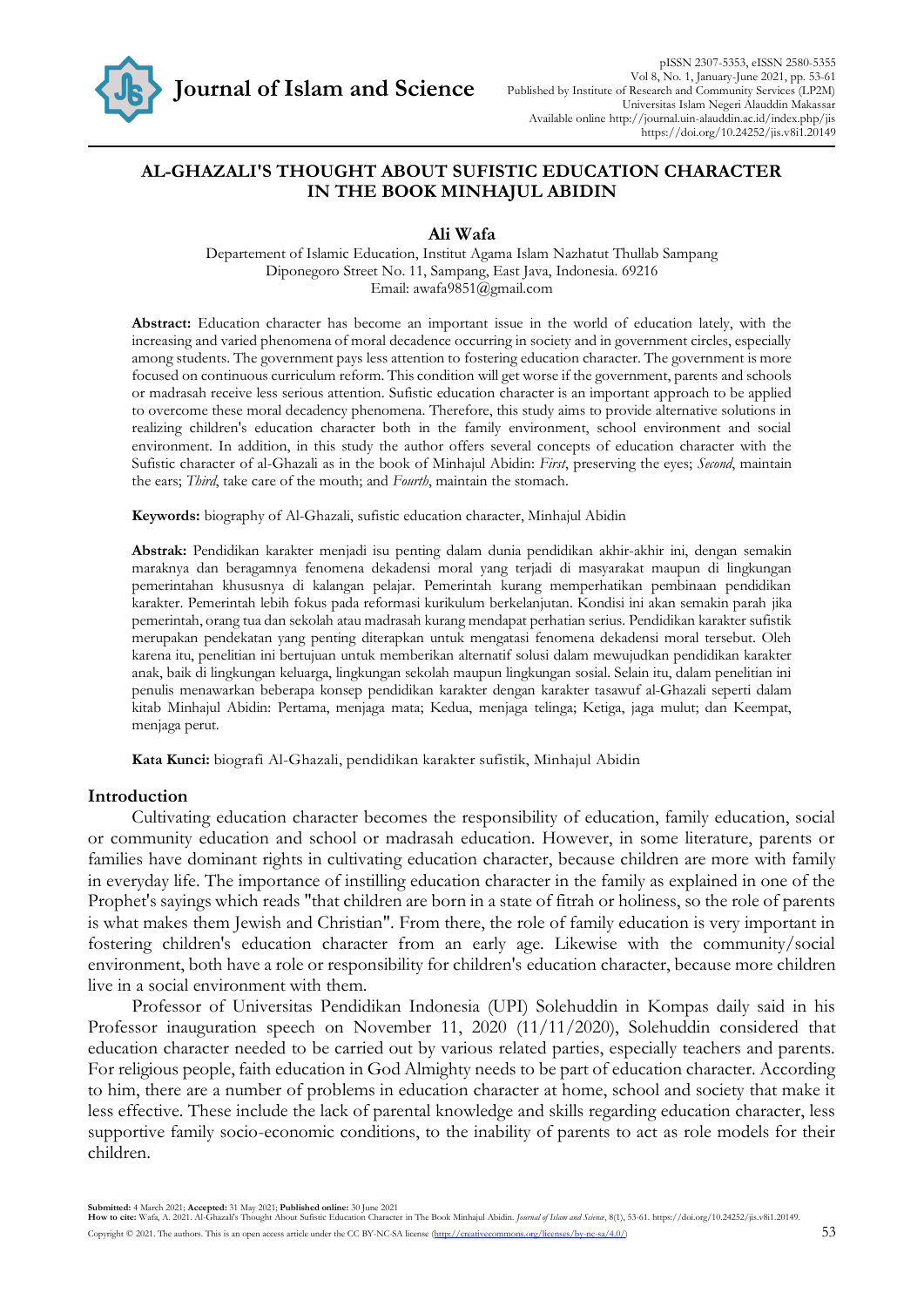He gave an example, schools offer education character practices that still emphasize the aspect of knowledge, the lack of variety in learning methods, and the difficulty of finding models that can be role models for students. *"The proliferation of immoral behavior in society, such as corruption, violent behavior, free sex, and fights between residents are also examples of conditions that are not conducive to education character,"* said Solehuddin. Because, decreasingly, education character involves all aspects of moral behavior, education character requires a variety of ways in its implementation [\(https://www.kompas.com/edu/read/2020/](https://www.kompas.com/edu/read/2020/%2011/06/170502271)  [11/06/170502271\)](https://www.kompas.com/edu/read/2020/%2011/06/170502271).

In connection with the role of the family in children's education character, Gilbert Highest stated that the habits of children are mostly formed by family education. From waking up to going to sleep again, children receive influence and education from the family environment. Further conveyed by Emerson, norms of politeness require norms of politeness also from other people. That is, the formation of politeness values or values related to spiritual aspects will be more effective if a child is in a social environment that equally upholds these values (Jaluddin, 2011). Shows that education in the family must be supported by education in the surrounding environment.

Education character has become an important issue in the world of education lately, this is related to the phenomenon of moral decadence that is happening in the midst of society and in government circles which are increasing and varying. Crimes, injustice, corruption, violence against children, violations of human rights, are proof that there has been a crisis of identity and characteristics in the Indonesian nation. Noble character, politeness, and religiosity that are upheld and become the culture of the Indonesian people all this time seem to be foreign and rarely found in the midst of society. This condition will become even worse if the government does not immediately seek improvement programs, both long and short term. Education character is the right answer to the problems mentioned above and schools as education providers are expected to be a place that is able to realize the mission of education character (Ainiyah, 2013).

In relation to character, in Islam, morals or character have a very important position as one of the pillars of Islam. In this connection, the Prophet Muhammad was asked, *"What is religion?"* he replied, *"has good character"* (HR. Muslim). Morals provide an important role for life, both individually and collectively. So do not be surprised if then the Qur'an emphasizes on it. Al-Quran puts quite a lot in the moral field. According to one study, of the 60,000 traditions, 20,000 of them pertain to faith, the rest (40,000) are related to morals and muamalah (Anwar, 2010).

In the Law of the Republic of Indonesia Number 20 of 2003 concerning the National Education System Article 1 paragraph (1) it is explained that education is a conscious and planned effort to create an atmosphere of learning and the learning process so that students actively develop their potential to have religious spiritual power, self-control, personality, intelligence, noble character, and skills needed by him, society, nation and state. Thus, referring to the National Education System Law, it is very clear that the development of cognitive abilities and fostering education character must be carried out in a balanced manner.

## **Short Biography of Al-Ghazali**

Al-Ghazali's full name is Abu Hamid bin Muhammad bin Ahmad Al-Ghazali (more popularly known as Al-Ghazali), born in Thus the Khurasan region (now Iran) in 450 H/1058 AD (Al-Rasyidin & Nizar, 2005). At that time Khurasan entered the North Persian region which is a province that has produced many genius Muslims and various disciplines. One of them is Al-Ghazali, who is a brilliant jurisprudence expert in the Syafi'i school, has served as Qadhi and Mufti, became a professor of Kalam and Philosophy (Hasan, 2015).

Al-Ghazali's father was a poor woolen spinner who was very fond of ulama and actively attended recitation assemblies. Towards the death of his father, Al-Ghazali and his younger brother Ahmad were entrusted with a Sufi. Then the Sufi educates and teaches him, and then the two of them are entrusted to a madrasah to study as well as to sustain their lives. From the madrasah, Al-Ghazali studied fiqh from Ahmad bin Muhammad Ar-Rizkani, until he entered the Nizhamiyah high school in Naisabur and it is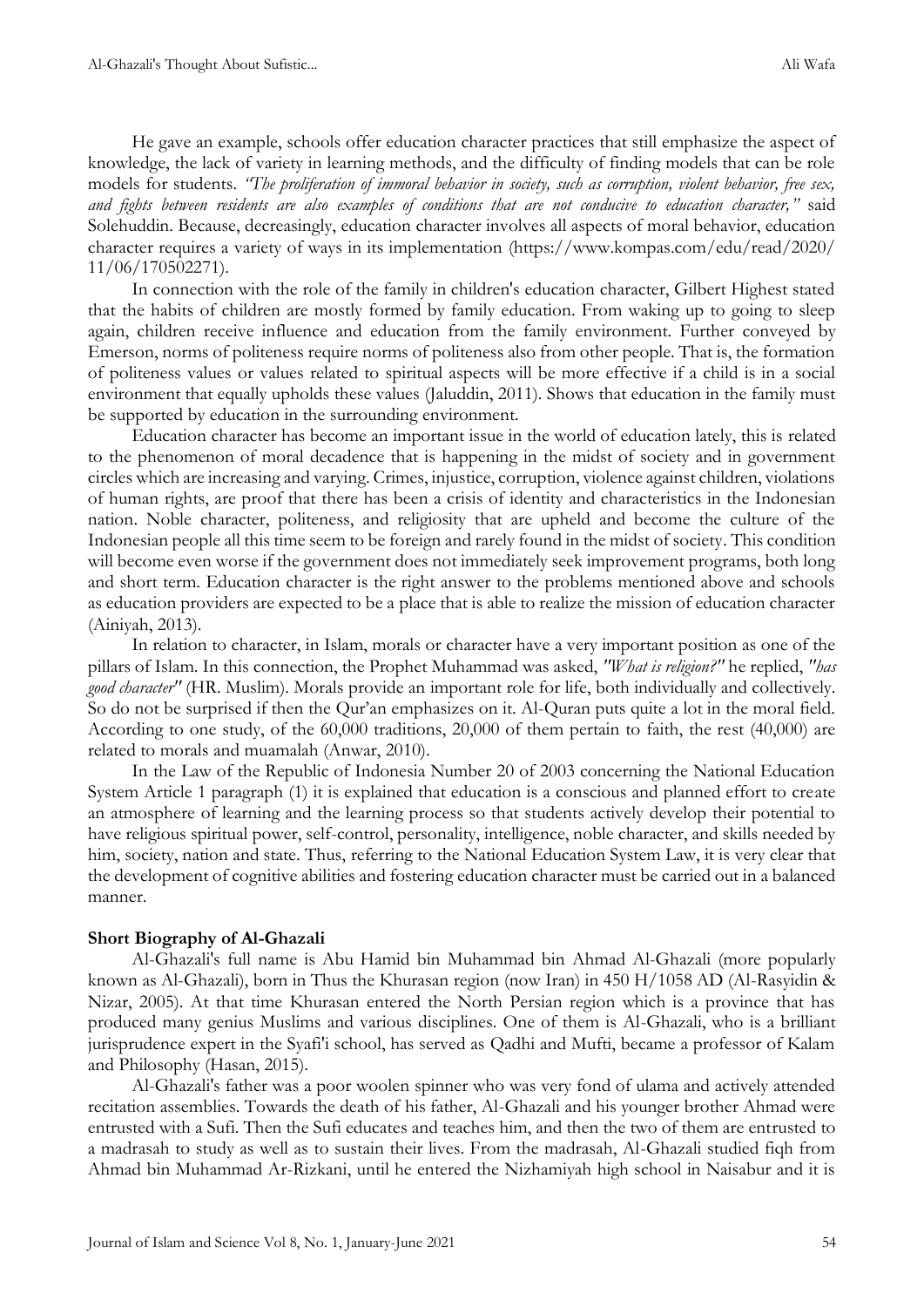here that he studied from Imam Haramain (Al-Juwaini died 1086 AD) to master the science of *manthiq*, knowledge of kalam, fiqh. Ushul finish, philosophy, Sufism and debate rhetoric (Anwar, 2010).

He has expertise in various scientific disciplines, both as a philosopher, Sufi, and in the field of education. Since childhood, Al-Ghazali was known as a child who enjoyed studying knowledge. Therefore it is not surprising that since childhood he has studied with several teachers in his hometown. Among his teachers at that time was Ahmad ibn Muhammad al-Radzikani. In addition, he did not hesitate to study with teachers in other areas far from his hometown to fulfill his intellectual needs. Then he moved to Naisabur and studied with Imam al-Juwaini.

With his extraordinary intelligence and abilities, al-Juwauni then gave him the title "bahrun mughriq" (the sinking sea). Al-Ghazali Kemidian left the city of Naisabur after al-Juwauni died in 478 H/1085 AD. From the city of Naisabur he moved to Baghdad and became a professor at the Nizhamiyah Madrasah founded by Prime Minister Nizham al-Mulk. In the midst of his busy life at Madrasah Nizhamiyah he did not forget the world of journalism. Creativity in the field of journalism is proven by several books he wrote. Such as, al-Basith, al-Wajiz, al-Munqil fi 'ilm al-Jalal, Ma'khaz al-Khalaf, Lubab al-Nadzar, Khalashah' ilm al-Fiqh, Tahsin al-Ma'akhidz, and Mamadi 'wa al-Ghayat fi Fan al-Khalaf.

Al-Ghazali is a follower of Ashariyah theology who is strictly polemic with the Muktazilah theology. But then his life turned into a simple Sufi. He left the prestigious post at Madrasah Nizhamiyah, then gave up all his wealth and chose to live as a poor Sufi. He went to Mecca, Medina, Damascus, and Jerusalem, to then return to his hometown, Thus in a state of deep spiritual wandering. He is also known to be very productive writing. He has written no less than 70 books, with various themes, such as Islamic science, Islamic philosophy, Islamic psychology, Islamic knowledge, and Sufism. Who initially loved Greek philosophy then hated it. This hatred is stated in the very famous book Tahafut al-Falasifah (confusion of the philosophers) (Al-Ghazali, 2013).

After teaching in various places, such as Baghdad, Sham and Naisabur, he finally returned to his hometown (Thus) in 1105 AD He then founded a Madrasah and devoted himself as an educator until he died in 1111 AD/505 H at the age of 55 years. Besides that, he also compiled several books in order to revive the religious sciences (*ihya 'ulum al-din*). Basically, the books he wrote were an attempt to cleanse the hearts of Muslims from heresy, as well as a defense against attacks by outsiders, both Islamic and Western (Orientals). Because of his services in commenting and defending against such attacks, he was then given the title Hujjat al-Islam. Here are some of al-Ghazali's works on thoughts about Islamic education, namely: Fatihat al-Kitab, Ayyuha al-Walad, Ihya 'Ulum al-din, Minhaj al-Abidin, which is the last book he wrote (Al-Rasyidin & Nizar, 2005).

## **Concept of Education Character**

The term character is associated and exchanged with the term ethics, morals and or values and is related to moral strength, with the connotation of "positive" not neutral. Therefore, education character can be broadly defined as education that develops cultural values and national character in students so that they have values and character as their own character, apply these values in their own lives as members of society, and religious citizens, nationalist, productive, and creative (Ainiyah, 2013).

In the context of education character, it can be explained that the term character literally comes from the Latin "*character*", which has meanings, among others: character, character, psychological traits, character, personality or morals. Meanwhile, in terms of terms, character is defined as human nature in general where humans have many traits that depend on their own life factors. Character is a psychological, moral or ethical character that characterizes a person or group of people. Character are the values of human behavior related to God Almighty, self, fellow human beings, environment, and nationality which are manifested in thoughts, attitudes, feelings, words and actions based on religious norms, law, manners, culture, and customs.

Character can also be interpreted as the same as morals and manners, so that the character of the nation is identical to the morals of the nation or the character of the nation. A nation with character is a nation with good character and character, on the other hand, a nation without character is a nation that does not or lacks character or does not have good standards of norm and behavior. Whereas the term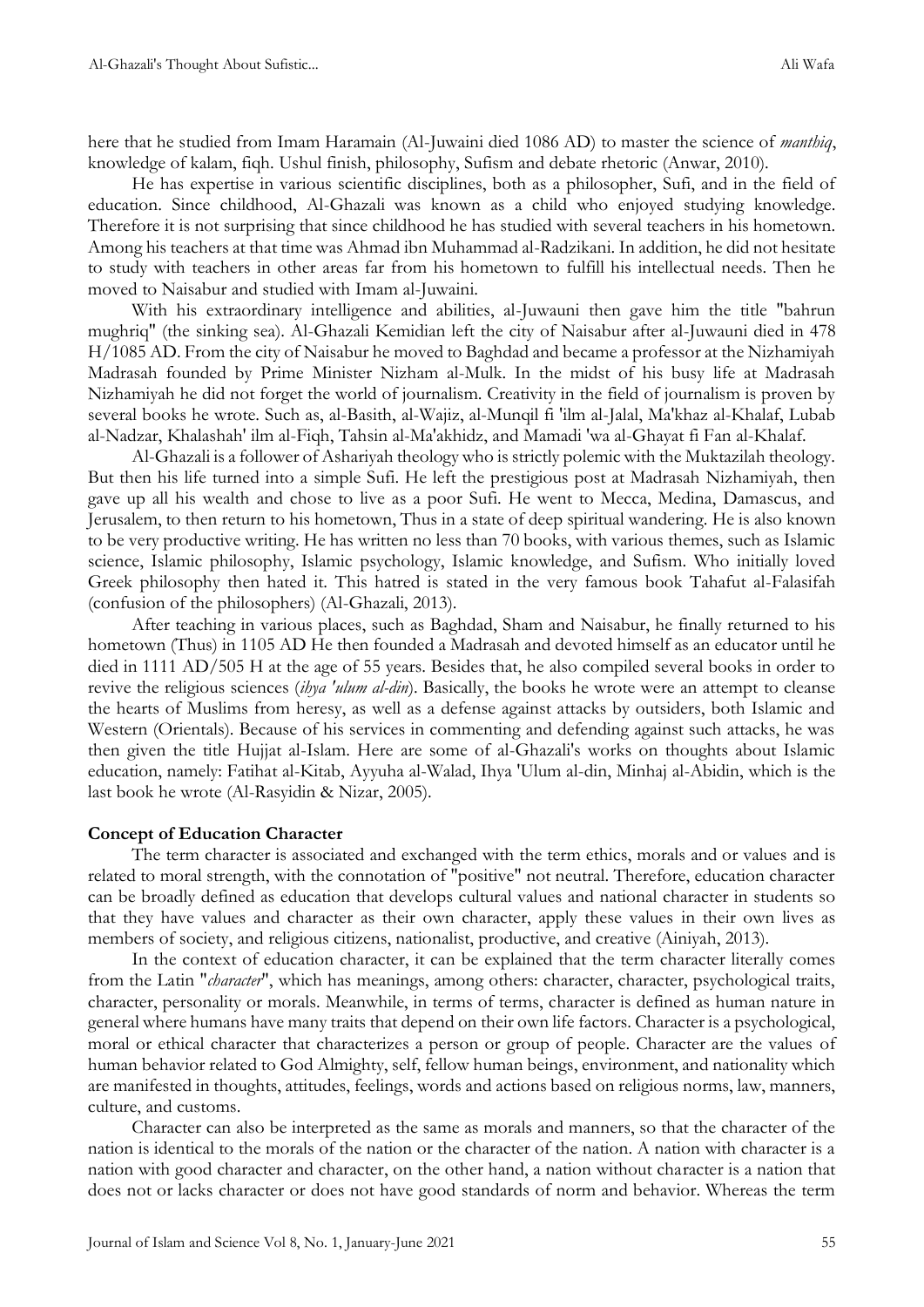having character means having character, having personality, behaving, having character, having character, and having character. An individual with good or superior character is someone who tries to do good things for God Almighty, himself, others, the environment, the nation and the country, as well as the international world in general by optimizing his potential (knowledge) and accompanied by awareness, emotions, and motivation (feelings) (La Adu, 2014).

The equivalent of the term character is morals. As Ibn al-Jauzi explained that *al-khuluq* is the ethics that someone chooses. Where is the *khuluq* because ethics is like a *khalqah* (character) in him. Morals According to Al-Ghazali are:

هيئة راسخة فى النّفس تصدر عنها الأفعال بيسر وسهولة من غير حاجة الى فكر ورويّة

*Morals are strengths (traits) embedded in the soul that encourages spontaneous actions without requiring thought (Anwar,* 2010).

Wynne explains that there are two definitions of character. *First,* it shows how someone is behaving. When someone behaves dishonestly, cruelly and greedily, surely that person will manifest bad behavior. Conversely, if someone behaves honestly, likes to help, of course that person manifests a noble character. *Second,* the term character is closely related to *"personality".* A new person can be called a *'person of character'* if their behavior is in accordance with moral principles (Fajarini, 2014).

In simple terms, education character can be defined as any effort that can be made to influence student character. However, to know the exact meaning, it can be stated here the definition of education character presented by Thomas Lickona. Lickona (1991) states that education character is a deliberate effort to help someone so that they can understand, pay attention to, and practice core ethical values. Starting from this definition, when we think about the type of character we want to build in students, it is clear that at that time we want them to be able to understand these values, pay more attention to the true value of these values, and then do what he believed, even though he had to face challenges and pressures both from outside and from within himself. In other words, they have *'the awareness to force themselves'* to carry out these values (Sudrajat, 2011).

Education character is value of education, education character, moral education, education character which aims to develop the ability of all school members to make good and bad decisions, exemplify, maintain what is good and realize that good in everyday life with all their heart. Education character is not just about teaching what is right and what is wrong. More than that, education character is an effort to instill good habits "*habituation*" so that students are able to behave and act based on the values that have become their personality. The values contained in education character include religion, Pancasila and culture (https://www.dosenpend Pendidikan.co.id/pendPendidikan-karacter). From some of the opinions above, education character requires continuous habituation in the family, schools/madrasah and social environment.

There are several principles offered by educational experts in shaping the character of students, which: 1) Humans are creatures that are influenced by two aspects, namely; the truth that is in him and the external forces or conditions that affect his consciousness; 2) The concept of education in the context of building the character of students emphasizes the importance of unity between beliefs, words and actions; 3) Education character prioritizes the emergence of students' personal awareness to sincerely prioritize positive characters in themselves; and 4) Education character directs students to become ulul albab human beings who not only have the awareness to continue to develop themselves, pay attention to problems, their environment and improve life according to their knowledge and character. A person's character is determined by what he does base on his choice (La Adu, 2014).

According to the Education character Partnership (2010) there are 11 principles in the development of education character, namely: 1) The school community promotes ethical values and core performance as a foundation of good character; 2) Schools define character comprehensively including thoughts, feelings, and actions; 3) Schools use a comprehensive, deliberate and proactive approach to character development; 4) Schools create caring communities; 5) Schools provide students with opportunities to commit moral acts; 6) The school offers a meaningful and challenging academic curriculum that respects all learners, develops their character, and assists them in achieving success; 7) Schools encourage student self-motivation; 8) School staff are ethical learning communities that share responsibility for education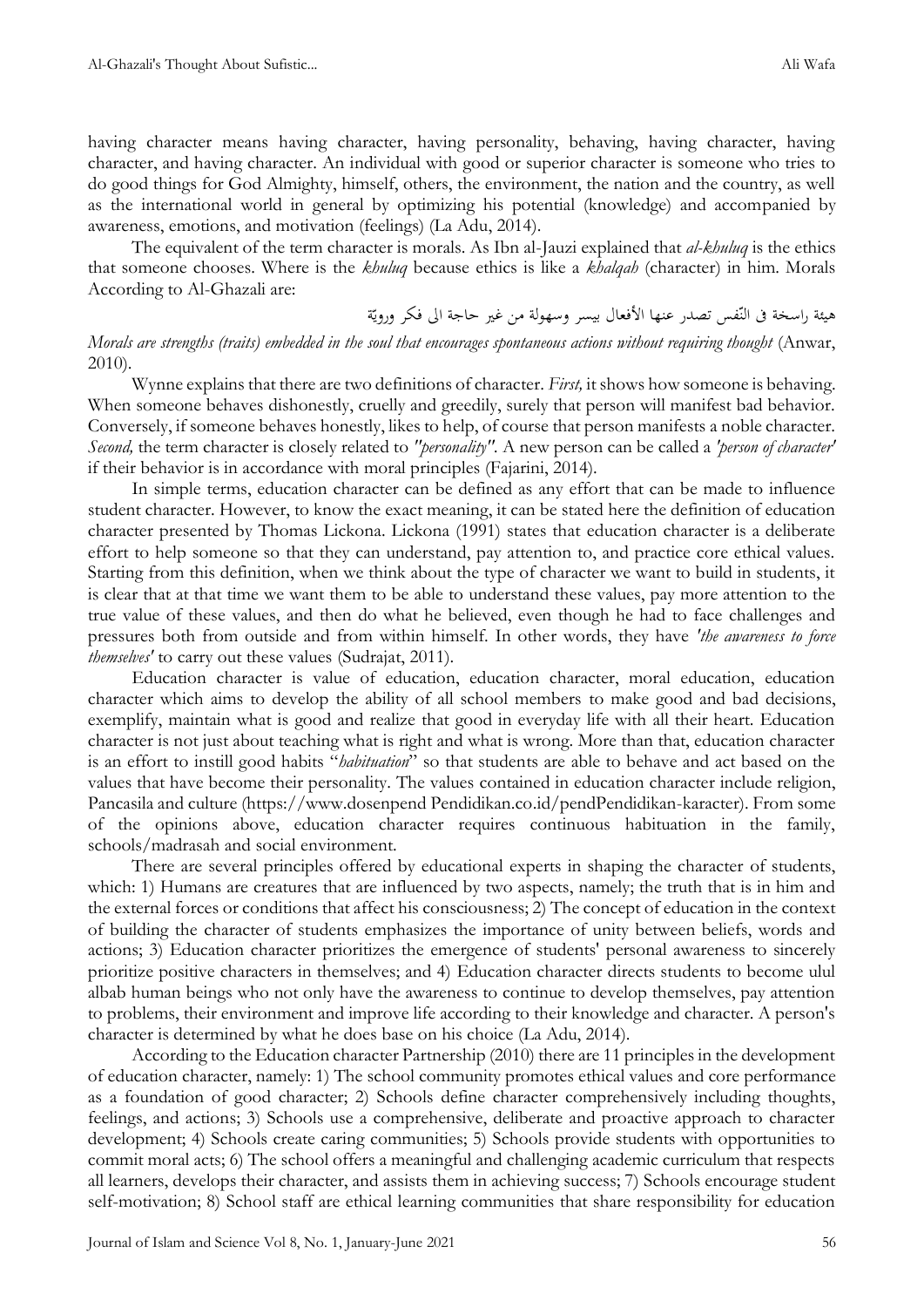character and adhere to the same core values that guide students; 9) Schools foster joint leadership and long-term support from education character initiatives; 10) Schools involve families and community members as partners in character building efforts; and 11) Schools regularly assess climate and culture, the function of staff as character educators, and the extent to which learners manifest good character.

According to Said Hamid et al, the objectives of cultural education and national character are: 1) Developing the potential of the heart/conscience/affective of students as human beings and citizens who have cultural values and national character; 2) Develop the habits and behavior of students that are commendable and in line with universal values and religious traditions of the nation's culture; 3) Instilling a spirit of leadership and responsibility of students as the next generation of the nation; 4) Develop the ability of students to become independent, creative, and have a national perspective; and 5) Developing the school life environment as a learning environment that is safe, honest, full of creativity and friendship, as well as with a high sense of nationality and dignity.

Sofan Amri et al, stated that education character aims to improve the quality of the implementation and results of school education which leads to the achievement of character building and noble character of students as a whole, integrated and balanced, according to the competency standards of graduates. Through education character, students are expected to be able independently improve and use their knowledge, study and internalize and personalize the values of character and noble morals so that they are manifested in daily behavior. According to the Ministry of National Education, education character is carried out in order to achieve the goals of national education, namely to develop the potential of students to become human beings who believe and fear God Almighty, have noble character, healthy, knowledgeable, competent, creative, independent, and become democratic and responsible citizens.

Thus, education character when referring to Al-Ghazali's thoughts in the Minhajul Abidin book, requires continuous habituation by teachers and all elements of the school, parents and society. The responsibility of the school or madrasah and parents is not only to provide knowledge, but more than that. The transfer of knowledge activities carried out by schools or madrasah must be balanced with activities of fostering and cultivating spiritual and social character or attitudes as well as children's skills. Therefore, in the cultivation of education character, synergy is needed between teachers and all education personnel involved. The three balances of the three aspects applied in the world of education also lead to improvements in the curriculum used.

#### **The Basic of Education Character in Islam**

In Islam, the basis or measuring device which implies that a person's character is good or bad is the Qur'an and the Sunnah. Everything that is good according to the Koran and As-Sunnah is what is good to be used as a guideline in everyday life. On the other hand, everything that is bad according to the Qur'an and Sunnah, is not good and must be known. The importance of morals in human life is clearly stated in the Qur'an and Sunnah. Al-Quran describes various approaches that place the Qur'an as a source of knowledge related to noble values and morals, not a theoretical approach, but in a conceptual and appreciative form. Noble morals and bad morals are depicted in human characterization, in history and in the reality of human life when the Qur'an was revealed.

Al-Quran also describes the struggle of the apostles in spreading noble and pure moral values in life and when they are opposed by wickedness, kufr, and hypocrisy which thwart the upholding of noble morals as a noble and pure life foundation. The following are the words of Allah relating to morals or character in QS. Al Maidah verse 5-16.

ُ ف ْ ع َ ي َ ِب و ٰ ِكت ْ ال َ ِمن َ ن ْ و ُ ف ْ خ ُ ت ْ م ُ ت ْ ن ُ اك َّ ِ ِ ا ّم ً ر ْ ِي ث َ ك ْ م ُ ك َ ل ُ ِ ن ِ ي َ ب ُ ا ي َ ن ُ ل ْ و سُ َ ر ْ م ُ ك َ اۤء َ ج ْ د َ ِب ق ٰ ِكت ْ ال َ ل ْ ه َ ا ٰٓ ي ُ ك َ اۤء َ ج ْ د َ ق ۗ ە ر ْ ِي ث َ ك ْ ن َ ا َ ْ و ر ْ و ُ ُ ِ ه اّٰل َ ِ ن ِ م ْ م َّ ٌۙ و ن ْ ي ِ ب ُّ ب م ٰ ُِ ه ِكت ١٥ ْ ِذ ا ِ ب ِ ر ْ و ُّ ى الن َ ِ ل ِت ا ٰ م ُ ل ُّ الظ َ ِ ن ِ م ْ م ُ ه ُ ِج ر ْ خ ُ ي َ ِ و م ٰ ل السَّ َ ل ُ ب سُ ٗ ه َ اُ َ و ِ ضْ ر َ ع َ ب َّ ات ِ ن َ م ُ ه ِه اّٰل ِ ب ِدي ْ ْ ه َّ ى ِص ي ٰ ِ ل ا ْ م ِ ه ْ ِدي ْ ه َ ي ە ٍ َ و ا َ َر ە م ْ ِقي َ ت س ْ ُّ م ١٦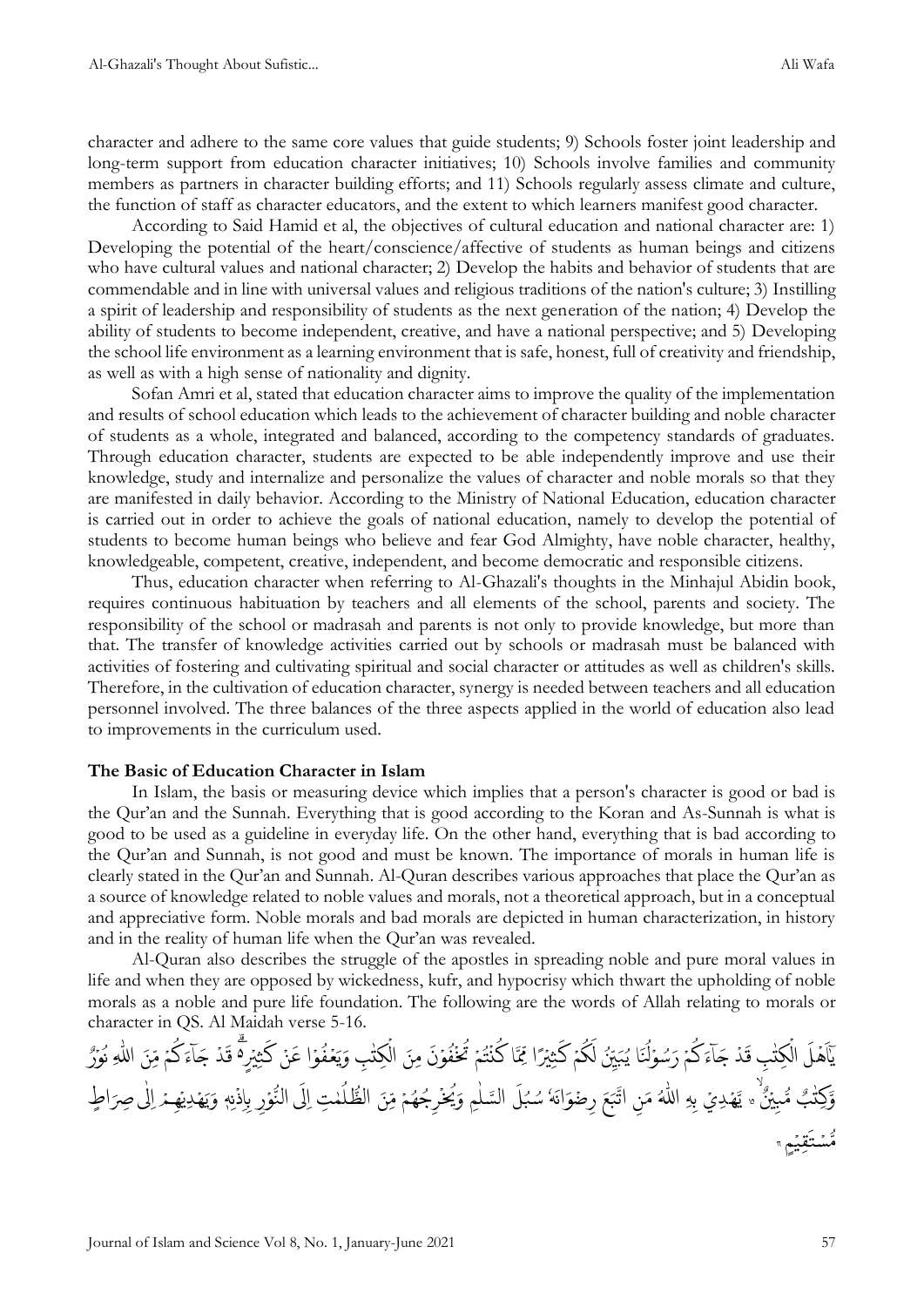## *Meaning:*

*"The meaning. O people of the Book, Our Apostle has come to you, explaining to you many of the contents of the Bible that you have hidden, and much (also) that he has let. Verily, there has come unto you a light from Allah, and a book that explains. With that book Allah points those who follow His pleasure to the way of salvation, and (with that book too) Allah brings these people out of the darkness into the bright lights with His permission, and shows them to the straight path"* (Ministry of Religion, 2006).

The following word of Allah relating to the person of the Prophet as the most appropriate example to be used as an example in forming a person with good character as in QS. Al-Ahzaab verse 21 as follows:

ْ د َ ق َ ل َ ان َ ك ْ م ُ ك َ ْي ل ِ ف ِ ل ْ و سُ َ ر ِ ه اّٰل ة َ و س ْ ُ ا ة َ ن سَ َ ح ْ ن َ ِم ِ ل َ ان َ ك وا ُ ج رْ َ ي َ ه اّٰل ْ ال َ و َ م ْ و َ ي ِخرَ ٰ ا ْ ال رَ َ ك َ ذ َ و َ ه اّٰل ا ً ر ْ ِي ث َ ك ٢١

Meaning:

*"Indeed, the Prophet (himself) is a good role model for you (namely) for those who hope for (mercy) Allah and (the arrival of) the Day of Resurrection and He mentions Allah a lot"* (Ministry of Religion, 2006).

Regarding the morals of the Prophet as a role model for Muslims, when asked about the morals of the Prophet Muhammad, Aisyah answered that *"the morals of the Prophet are the Qur'an".* The meaning of what Ayesha said was all the actions and actions of the Prophet Muhammad, both those who were zahir and those who were inwardly always followed the Qur'an. Al-Quran has always taught Muslims to do well and know everything that is bad. The measure of good and bad is determined by the Qur'an (Anwar, 2010). We as people, he must imitate the characters that are displayed in his daily life, both in terms of words, deeds, honesty, and other behaviour that reflect praiseworthy qualities.

## **Al-Ghazali Sufithic Education Character in the Minhajul Abidin Book**

Al-Ghazali is a figure of a scholar who pays great attention to the process of internalizing science and implementing education. According to him, the internalization of knowledge and the educational process are the main means of broadcasting Islamic teachings, nurturing the soul, and taqarrub ilaAllah. Education is worship and an effort to improve one's quality. Good education is a way to get closer to Allah and get happiness in the afterlife (Anwar, 2010). Here are some offers of al-Gazelle's thoughts on education character with a Sufistic character in the Minhajul Abidin Book that must be continuously planted from an early age, both within the family, social environment and school environment, including:

## **Caring for the Eyes (العين حفظ(**

عليك وفّقك الله وإيّانا لطاعته بحفظ العين , فإنّها سبب كل فتنة وافة. وأذكر فـي أمر ها ثلاثة اصّول كافية You should keep your eyes from a view that brings or causes sin, because the eye is the base of every ugliness and source of all kinds of disease (Al-Ghazali, 2013). In this case there are three principles in maintaining the eyes: the first principle, as the word God in QS. An-Nur verse 30.

ٌۢ ر ْ ي ِ ب َ خ َ ه اّٰل َّ ِ ن ا ْ م ُ ه َ ى ل ٰ ك ْ ز َ ا َ ِلك ٰ ذ ْ م ُ ه َ ج ْ و رُ ُ ا ف ْ و ُ ظ َ ف ْ ح َ ي َ و ْ ِهم ِ ار صَ ْ ب َ ا ْ ِمن ا ْ و ُّ ض ُ غ َ ي َ ن ْ ِي ِمن ْ ؤ ُ م ْ ِل ِ ل ْ ل ُ ق ص ْ َ ا ي َ ِم ب َ ن ْ و ُ ع َ ن ٣٠

## Meaning:

*"Say to the believing men: "Let them hold their gaze, and keep their genitals; that is purer for them, Allah knows best what they do"* (Ministry of Religion, 2006).

The above verse contains a noble meaning, namely: 1) It means education. Every servant is obliged to submit to Allah's education and civilization. If not, that means he is a *su'ul adab*. Such a person will not have a glorious place with Allah; and 2) Contains a warning. A clean heart will grow more goodness, because, if the eye is not restrained to see anything, it will tend to see the things that Allah has revealed. Thus, the person's heart will always rely on these things. Thus, it is clear that when a person looks away from witnessing everything that is not beneficial, the heart will certainly be clean, free from distraction, doubtful thoughts and protected from heart disease. So that someone will get more opportunities to do good (Al-Ghazali, 2009).

The second principle is to keep the eye gaze as in the hadith which means "actually the eye view is like a poisoned arrow from a devil's bow. Those who are ready to leave because they fear Allah, Allah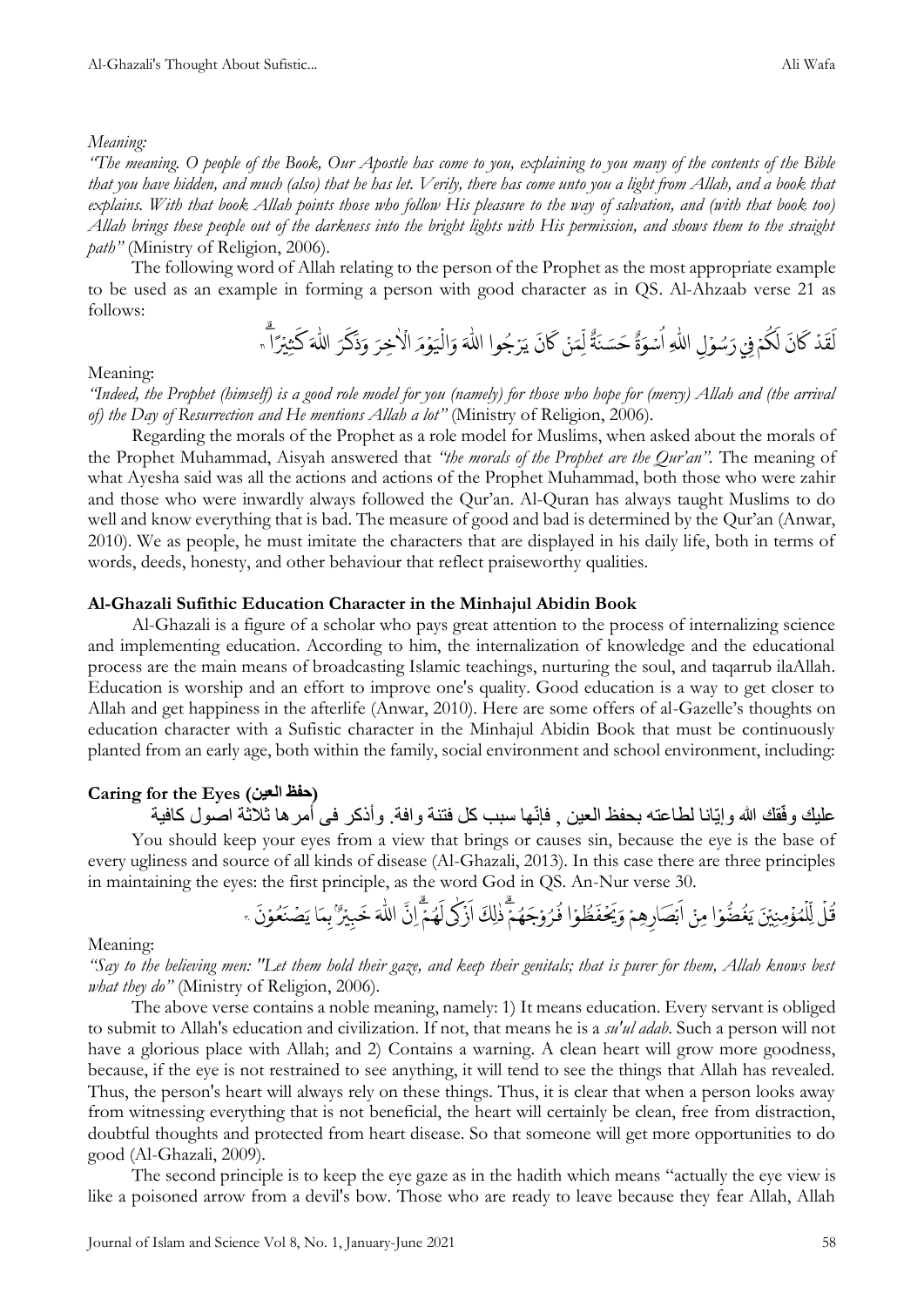will give him (able) to feel the pleasure of worship which makes him happy (to perform worship)". The third principle, a servant should always introspect or guard the members of the body about what the body should do. From the above explanation, it can be learned that the values of education character offered by Al-Ghazali in the Minhajul Abidin book are more to purification and turning one's eyes so as not to see things that are less useful and bring harm to him.

## **Caring for the Ears (األذن حفظ(**

فعليك بصيانة سمعك عن الخنا والفضول, وذلك لأمرين:

You should protect your ears from listening to things that are not or less useful (Al-Ghazali, 2013). This is caused by several factors; first, it is argued that hearing equals mouth in good or bad terms. Second, listening to something that is not useful generates impulses and feelings of anxiety. In fact, it also creates busy limbs which cause them to forget about worship.

In addition, hearing affects the liver as well as food affects the stomach. Some are useful and some are harmful. Some become food and some become poison. Another effect of hearing on the liver is deeper and more profound than that of food on the stomach. Because the effects of food can be eliminated by sleeping, even though the effects are quite long but can still be eliminated with medicine. However, the effect of hearing on the heart is sometimes lasting and cannot be forgotten for a lifetime. Moreover, speech is bad, it will cause continuous disgrace and make the heart anxious (Al-Ghazali, 2009). Thus, the value of education character offered by Al-Ghazali in the book Minhajul Abidin emphasizes more on maintenance limbs, especially ears, with one's ear can hear things that are of no use if they are not used as well as possible.

## **Care for the Mouth (السان حفظ(**

ثم ثم عليك بحفظ اللسان وضبطه وقيده, فإنه أشدّالأعضاء جماحا وطغيانا,وأكثرها فسادا وعدوانا Then you should guard the mouth or mouth, restrain and control it. Because it is the member of the body that is the most difficult to control, most easily disobedient and causes the perpetrator to fall. It is even obligatory to take care of the mouth, because from one of the senses, it is the mouth that causes the most damage. According to a narration, Sufyan bin Abdullah once asked Rasulullah Saw, *"O Messenger of Allah, what do you fear most of me?"*, Then Rasulullah answered while holding his tongue, "*this*".

There are five basic principles in preserving speech: First, as told by Abu Said Al-Khudri, that every morning the limbs of Adam's son come to meet the mouth, so that they behave well. It is as if saying: *"O mouth, if you say good, then we are good too. If you say bad or bad, we are forced to behave badly or badly".* That is, the mouth is very influential on the limbs in good and bad. This is also reinforced by what is narrated from Malik bin Dinar, that he said: *"When you see your heart harden and your body weaken, and feel your rizek is narrowing, then know that you really have spoken something that is of no use to you"* (Al-Ghazali, 2009); Second, do not waste time wasted, such as speaking which is less useful; Third, to maintain good deeds is to maintain the mouth. Because if the mouth is out of control, he will tend to do something wrong, curse people for example; Fourth, to avoid the dangers of the world, Imam Sufyan said: *"Watch your mouth, do not make your teeth toothless"*; and Fifth, keeping in mind the dangers of the hereafter and its consequences (Al-Ghazali, 2009).

# **Caring for the Heart (القلب حفظ(** ثم عليك بحفظ القلب وإصلاحه وحسن النّظر فى ذلك وبذل المجهود, فإنه أعظُم هذه الأعضاء خطرا, وأكثّرها أثرا, وأذقّها أمرا وأشقّها إصالحا, وأذكر فيه خمسة أصول مقنعة.

Like the other senses, the heart is also obliged to be cared for and make it good with serious effort. Because the heart is the most dangerous part of the human body, the most powerful influence, the most complicated and difficult problems, the most subtle and difficult to fix. There are five reasons why the heart is important to continue to be guarded, namely: First, based on Al-Quran Surat al-Mu'min verse 19, al-Ahzab verse 51 and al-Anfal verse 43 as follows.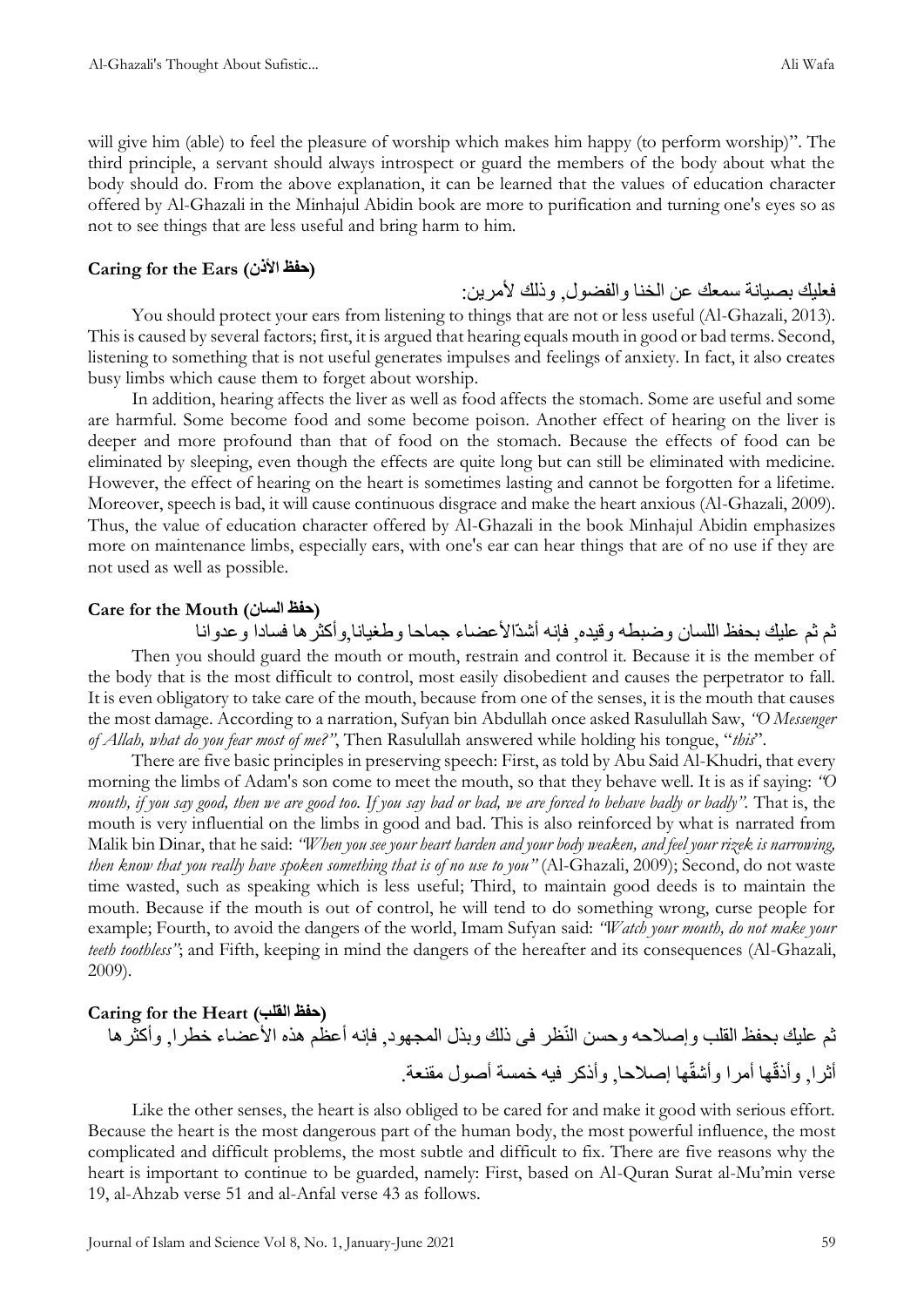ُ م َ ل ْ ع َ ي َ ة َ ن اۤىِٕ َ ِ خ ن ُ ي ْ ع َ ا ْ ال ا َ م َ ِ و ى ف ْ خ ُ ت ُ ر ْ و ُ د ُّ الص ١٩

Meaning:

*"He knows (views) that the eyes are treacherous and what the heart hides"* (Ministry of Religion, 2006).

What is meant by a treacherous eye is a view that is prohibited, such as looking at a woman who is not her mahram.

َ ل َ ع احَ َ ن ُ ا ج َ ل َ ف تَ ْ ل َ ز َ َ ْ ن َّ ِّم تَ ْ ي َ غ َ ت ْ اب ِ ن َ م َ و ُ اۤء َ ش َ ت ْ ن َ م َ ك ْ ي َ ِ ل ْٓ ا ِ ي ْ و ْ ـ ُ ت َ و َّ ن ُ ه ْ ِمن ُ اۤء َ ش َ ت ْ ن َ ِجْي <sup>م</sup> رْ ُ ۞ ت ْ َ َ ا رَّ َ ق َ ت ْ ن َ ى ا ى ٰٓ ْ ْ َ ا َ ِلك ٰ ذ َ ك ْ ي َّ ن ُ ه ُ ن ُ ي ا َ ل َ و َ ا ح ً م ْ ِي ل َ ع ُ ه اّٰل َ ان َ ك َ و ْ م ُ ِك ب ْ و ُ ل ُ ْي ق ِ ا ف َ م ُ م َ ل ْ ع َ ي ُ ه اّٰل َ و َّ ن ُ ه ُّ ل ُ ك َّ ن ُ ه َ ت ْ ي َ ت ٰ آْ ا َ ِم ب َ ن ْ ي رْ ضَ َ ي َ و َّ ن َ ز ْ ح َ ي ا ً م ْ ِي ل ٥١

#### Meaning:

*"You can postpone messing about who you want among them (your wives) and (you can also) mess with who you want. and whosoever you desire to mix back from the woman whom you divorced, Then there is no sin for you. Such is closer to their peace of heart, and they are not sad, and all are willing to what you have given them. And Allah knows what is (stored) in your heart. And it is Allah who knows the Most Forbearing"* (Ministry of Religion, 2006).

ى ر ٰ َ ا و ؙ. ٿ<br>د وا ل ً ل ِي ل ْ  $\overline{\phantom{a}}$ ق َ فيً مَنَامِكَ ف هُمُ اللَّهُ ه <u>ً</u> اِذُ يُرِيْكَهُمُ اللَّهُ فِي مَنَامِكَ قَلِيْلًا وَلَوْ اَرْىكَهُمْ كَثِيْرًا لَّفَشِلْتُمْ وَلَتَنَازَعُتُمْ فِي الْأَمْرِ وَلٰكِنَّ اللَّهَ سَلَّمَ لِّيَهُ إِذَاتِ الصُّدُ ؙ<br>֧֡֟ ֦֧<u>֦</u> َ ِ<br>مَ اِنَّهُ عَلِيۡمٌ بِذَ ب ِّ م ؚ<br>.  $\overline{\phantom{a}}$ ِ<br>ٌ مْرِ وَلٰكِنَّ اللَّهَ سَلَّ ه ٰ )<br>ا ٝ<br>ؙ َ ُنَازَعۡتُمۡ فِى الۡاَ ؚ<br>ا ف ْ ْ ر<br>په ت ِ<br>شِلْتُمْ وَا ل ؚ<br>؞ ֦֧<u>֓</u> ر<br>پ ف ِ<br>پ ي<sub>ثي</sub>رًا لُّ ؙ<br>ۣ <u>،</u> ر<br>پُمَ كَ ْ <u>ً</u> َكُهُمْ كَثِيْرًا لَفَشِلْتُمْ وَلَتَنَازَعَتُمْ فِي الْأُمْرِ وَلَكِنَّ اللَّهَ سَلَّمَ إِنَّهُ عَلِيْمٌ بِذَاتِ الصَّدَوْرِ سَ ٝ<br>ؙ

#### Meaning:

*"(i.e.) when Allah appeared them to you in your dream (numbered) a little. And If Allah shows them to you (number), of course you will be afraid and of course you will argue in that matter, but Allah has saved you. Indeed, Allah knows everything in the heart"* (Ministry of Religion, 2006).

Second, based on several traditions related to the care of the heart by humans, which means "Allah does not see your appearance, beauty and skin, but Allah sees your heart". Then another hadith also explains what it means "in fact in the human body there is a clot of blood which, if it is in good condition, will be good for all its members. If the liver is damaged, all the limbs will be damaged". With the two hadiths above, it is clear that the heart is at the centre of Rabbul Alamin's assessment. It's strange, if people only look after his face and pay attention to others. Clean it, wash it and then decorate it. All of this was done so that there would be no blemish in the eyes of humans. Meanwhile, the heart which is the centre of God's attention is left unattended, not cared for, decorated, and cleaned. Even though the heart must get better attention and care (Al-Ghazali, 2009).

The factors that can damage a person's heart are: 1) Long dreams of living in this world. This becomes a hindering factor against all forms of goodness and evil, including bringing badness and temptation. In fact, this is a malignant disease that brings people to various kinds of damage, one of which is: a) Laziness in worship; b) Procrastinating repentance because they feel they have a long life; c) More eager to seek wealth; and d) Causes the heart to become hard and forget the end; 2) Jealousy. Envy is an act that destroys the good deeds of a servant. This trait encourages a person to commit grave sins, even including serious illness; 3) Hurry in worship; and 4) Arrogant. The disease of being arrogant or arrogant erases all traces of goodness and piety (Al-Ghazali, 2013).

## **Take Care of the Stomach (البطن حفظ(**

ثم عليك بحفظ البطن وإصالحه, فإنّه أش ّق األعضاء إصالحا عن المجتهد, وأعظمها أثراوضررا ألنّه المنبع والمعدن, ومنه تهيج األمورفى األعضاء, من قّوة وضعف وعفّة وجماع ونحوه, فعليك إذابصيانته عن الحرام ّوال, ثم عن الفضول الحل ثانياو إن كانت لك ه ّمة فى عبادة هللا تعالى. والشبهة أ

For people who want to perform worship, it is obligatory to take care of the stomach and make it good. Because the stomach is one of the most difficult parts of the body to repair and the greatest danger and effect. The stomach is the body's powerhouse, in which energy is stored for all limbs. The stomach is also a member of the body from which it comes from the source of strength, weakness, piety, delinquency, and defiance (Al-Ghazali, 2013). So it is obligatory for someone from an early age to guard